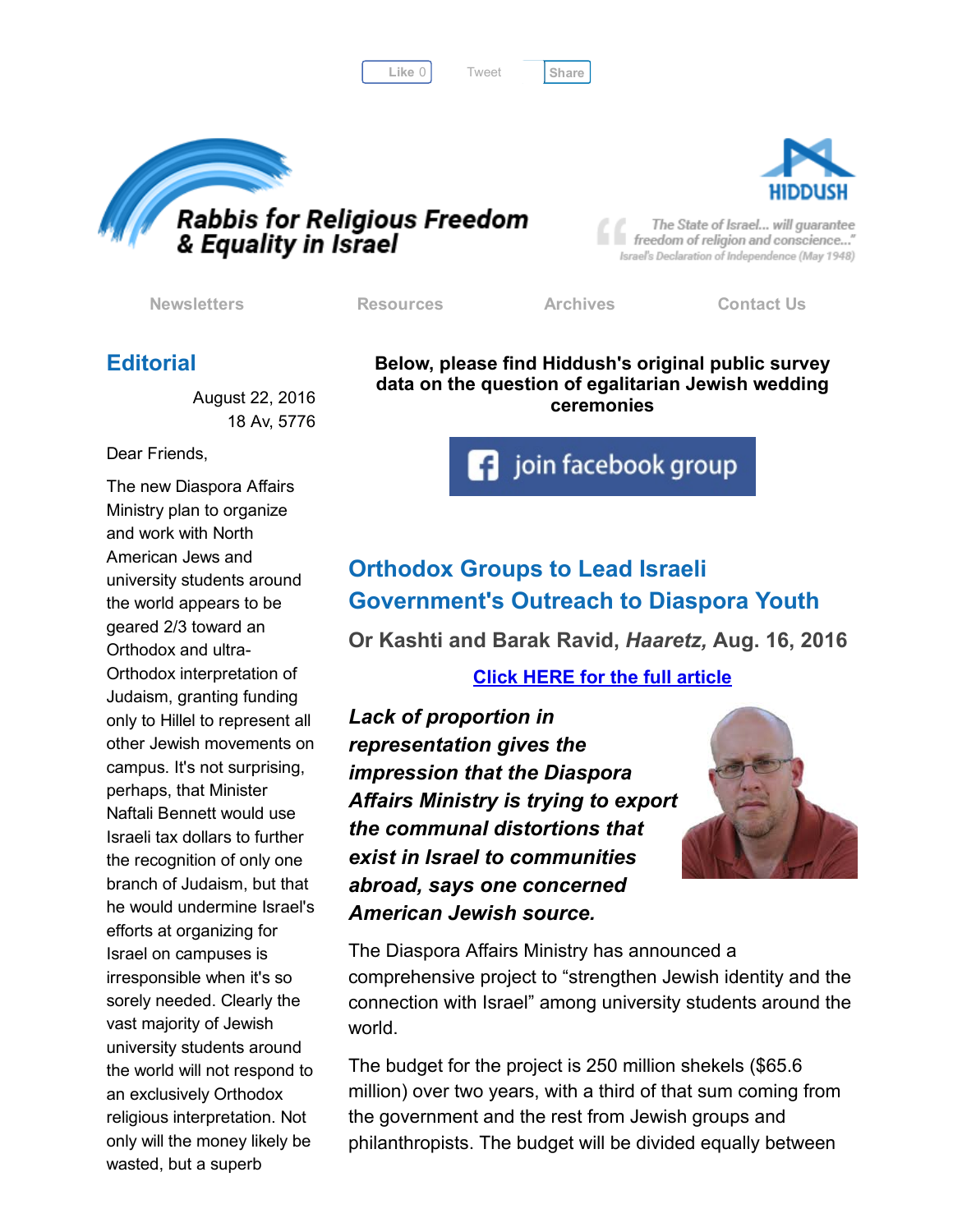opportunity to defend Israel will be frittered away for sectarian purposes.

Our colleague Eric Yoffie's editorial from Ha'aretz *(see the right-hand column)* ought to be disseminated to all North American ohavei Yisrael. The myth spread by the ultra-Orthodox that they exclusively represent Torah Judaism is not only fallacious but malicious. As rabbis our jobs must include denouncing such politicized and historically inaccurate versions of the nature and content of Judaism, and replace the ultra-Orthodox narrative with the truth: that there is no religious reason to deny any Jew access to public mikvaot, or to deny recognition to all streams of Judaism. Indeed, Israel's government should be out of the business of religious recognition altogether. That the ultra-Orthodox continue to undermine Israel's economy and rob their male adherents of an education to make a living is not only astounding but irresponsible for Israel's economic viability.

The most recent survey conducted by Hiddush, that 74% of Israeli Jews would prefer to have egalitarian Jewish wedding ceremonies, demonstrates not only the fact that the Israeli public does not entirely buy into the ultra-Orthodox narrative they have been fed, but, more importantly, that they prefer three organizations that work with Jewish students: Chabad, Olami and Hillel, the first two being Orthodox groups.

Sources working in the American Jewish community were critical of the relative weight given to the Orthodox organizations.

The ministry, headed by Naftali Bennett, said the activities would not be focused on issues of religion and Jewish law. "The activities on campuses throughout the world are the real answer to the growing anti-Semitism and the delegitimization of Israel on campuses," Bennett said. "For the first time since the founding of the state, the State of Israel understands that it's not just the state of Israeli citizens, but the state of all Jews throughout the world."

The program, to be launched this fall at hundreds of universities, is being managed by an outside firm called the Initiative for the Future of the Jewish People, which picked the three organizations.

[...](http://cts.vresp.com/c/?FreedomofReligionfor/e21f4f5d02/325ceb4427/8df6c1447b)

# In Israel, the War of the Jews Over Pluralism and Religious Extremism Is Escalating

Rabbi Eric Yoffie, *Haaretz,* Aug. 04, 2016

#### Click HERE for the full [article](http://cts.vresp.com/c/?FreedomofReligionfor/e21f4f5d02/325ceb4427/872eb9eccb)

*There is something sad, pathetic and even tragic about the constant attempts by so-called religious parties in Israel to defame the Judaism practiced by the great majority of American Jews.*



Israel is at risk today less from the Palestinians than from the ominous and intensifying war of the Jews over pluralism, freedom of religion and religious extremism.

In the last six months, Israel's ultra-Orthodox parties have gone on an extremist rampage. They have infuriated Diaspora Jews in two ways: First, by blocking a compromise on non-Orthodox worship at the Western Wall; and second, by passing legislation that bars Reform and Conservative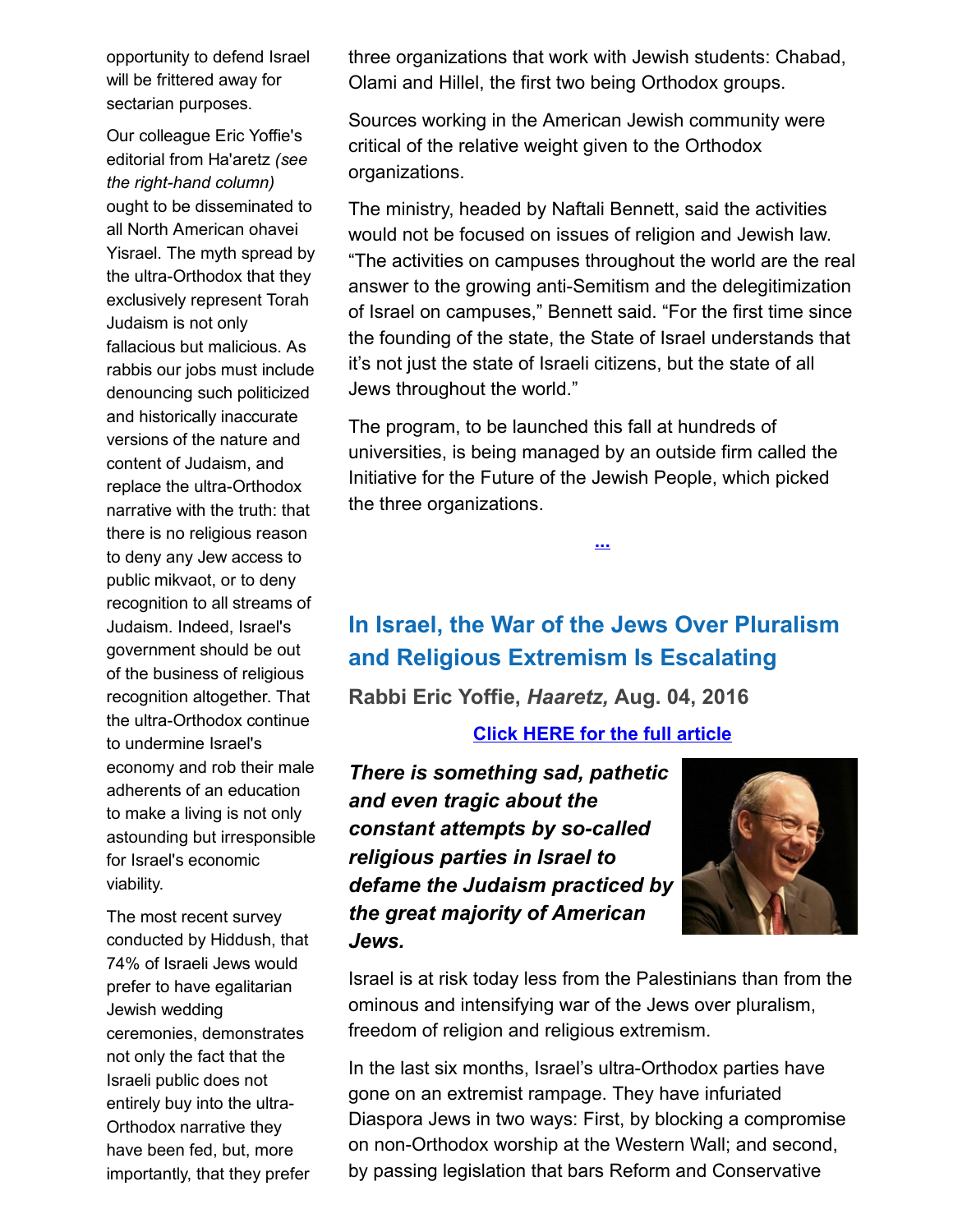an alternative route. They are fed up with unresponsive rabbis and a system that does not come near to approximating the spiritual realities of their lives. They want change.

We'd love to hear your response in **our FB group**, Rabbis for Religious Freedom and Equality in Israel, or at [organizers@rrfei.org.](mailto:organizers@rrfei.org)

B'yedidut,

Mark

Rabbi Mark H. Levin RRFEI Editor in Chief

[facebook](http://cts.vresp.com/c/?FreedomofReligionfor/e21f4f5d02/325ceb4427/fb84162949) [email](mailto:organizers@rrfei.org)

### **Resources**

- Vision of Hiddush and Rabbis for [Religious](http://cts.vresp.com/c/?FreedomofReligionfor/e21f4f5d02/325ceb4427/12ddc2619f) Freedom
- Hiddush [resources](http://cts.vresp.com/c/?FreedomofReligionfor/e21f4f5d02/325ceb4427/8adae9c885)
- Courts [religious](http://cts.vresp.com/c/?FreedomofReligionfor/e21f4f5d02/325ceb4427/f726d8f3df) & secular
- [Conversion](http://cts.vresp.com/c/?FreedomofReligionfor/e21f4f5d02/325ceb4427/e756fc4563)
- Death & burial [ancient](http://cts.vresp.com/c/?FreedomofReligionfor/e21f4f5d02/325ceb4427/9c4d481a6b) & now
- Diaspora-Israel
- Diversity & [inclusivity](http://cts.vresp.com/c/?FreedomofReligionfor/e21f4f5d02/325ceb4427/fec1e50a89) among **Jews**
- Diversity & inclusivity in relations with non-Jews
- Economic [opportunity](http://cts.vresp.com/c/?FreedomofReligionfor/e21f4f5d02/325ceb4427/b11b5fb2ea)
- [Education](http://cts.vresp.com/c/?FreedomofReligionfor/e21f4f5d02/325ceb4427/0d077ea7b0)
- [Gender](http://cts.vresp.com/c/?FreedomofReligionfor/e21f4f5d02/325ceb4427/cc549dd231)
- [Kashrut](http://cts.vresp.com/c/?FreedomofReligionfor/e21f4f5d02/325ceb4427/fd25ec035f)
- [Marriage](http://cts.vresp.com/c/?FreedomofReligionfor/e21f4f5d02/325ceb4427/3060c85809) & divorce

converts from using state-run ritual baths for their conversions.

There was no religious justification for either of these acts. In both cases, the purpose was simply to express scorn for Reform and Conservative Jews and to deny the two non-Orthodox movements even the slightest measure of recognition by the Jewish state.

Haredi politicians, by the way, did not hesitate to acknowledge their motivations. Moshe Gafni, a member of the United Torah Judaism Party and a font of contempt for his fellow Jews, was the sponsor of the bill restricting access to ritual baths. In the Knesset committee considering the bill, Gafni was challenged by members of the opposition who noted that immersion in ritual baths by Reform and Conservative Jews did not detract in any way from the suitability of the baths for religious use by Haredim. No one can argue that halakhah – Jewish religious law – requires barring non-Orthodox Jews from the baths.

Gafni did not deny this, and he also made no attempt to suggest that the bill in question was intended to promote the cause of Torah or advance the sacred character of Israel. The bill's purpose, he acknowledged, was to prevent Reform Jews from making use of the ritual baths to gain "legitimacy" in Israel.

There is something sad, pathetic, and even tragic about all this...

[...](http://cts.vresp.com/c/?FreedomofReligionfor/e21f4f5d02/325ceb4427/b8845efeb9)

# Hiddush poll: 74% of Israeli Jews would prefer egalitarian Jewish wedding ceremonies

Full data survey set available here: *[Hebrew](http://cts.vresp.com/c/?FreedomofReligionfor/e21f4f5d02/325ceb4427/8b63fd29c5)* / *[English](http://cts.vresp.com/c/?FreedomofReligionfor/e21f4f5d02/325ceb4427/d374706bf2)*

#### Click HERE for the full [article](http://cts.vresp.com/c/?FreedomofReligionfor/e21f4f5d02/325ceb4427/7e9cc59993)

74% of Israeli Jews would prefer to have egalitarian wedding ceremonies for themselves or their children, including an egalitarian exchange of wedding rings and an egalitarian Jewish marriage contract, which would include equal obligations for both spouses. 92% of secular Jews and 81%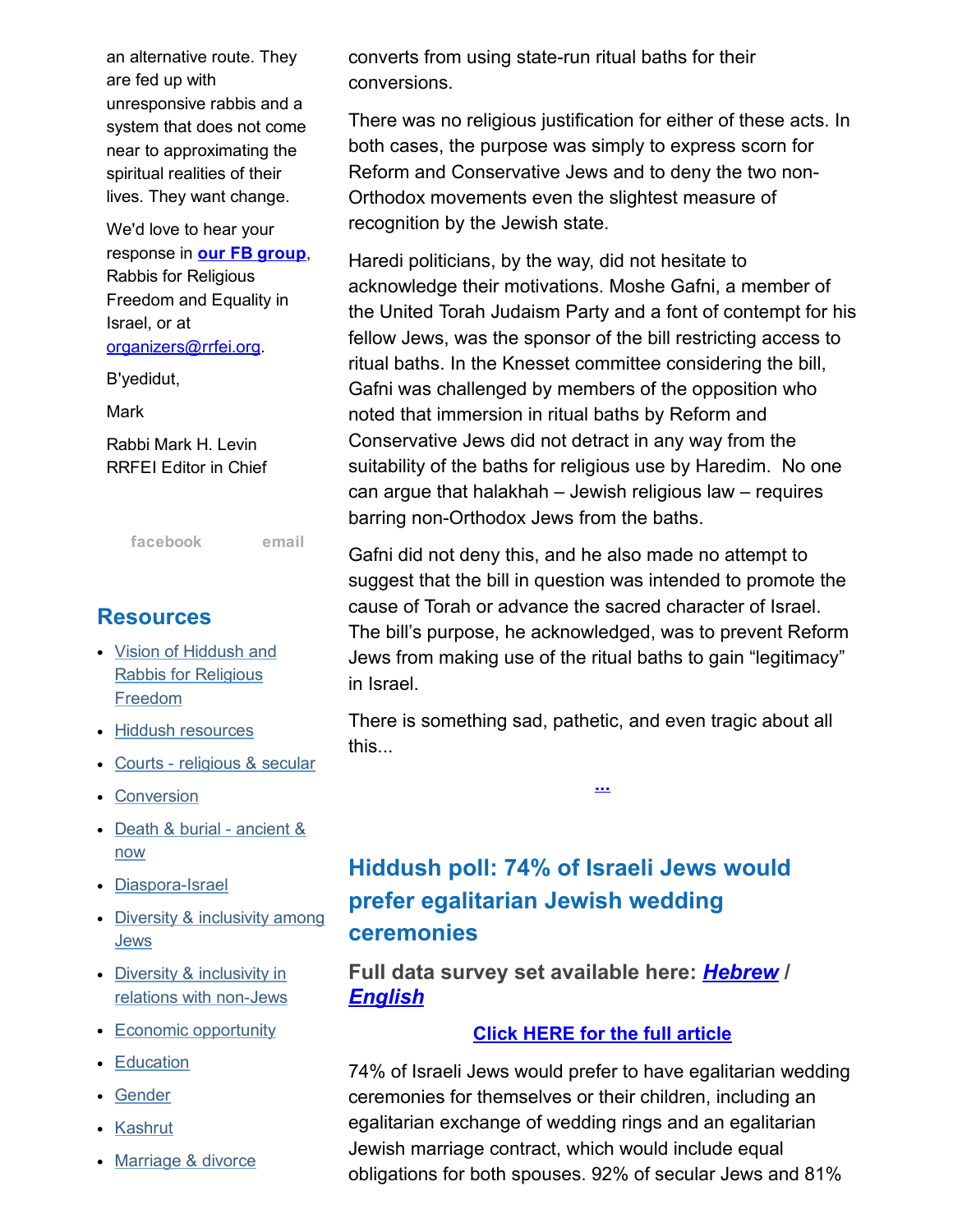- [Mikvaot](http://cts.vresp.com/c/?FreedomofReligionfor/e21f4f5d02/325ceb4427/f4f093fc53)
- **Shabbat [transportation](http://cts.vresp.com/c/?FreedomofReligionfor/e21f4f5d02/325ceb4427/a2c3fbe500) for** poor & inform
- [Western](http://cts.vresp.com/c/?FreedomofReligionfor/e21f4f5d02/325ceb4427/97049a82d1) Wall
- [Women](http://cts.vresp.com/c/?FreedomofReligionfor/e21f4f5d02/325ceb4427/6e8d19de5b)

#### Contact us

email: [organizers@rrfei.org](mailto:organizers@rrfei.org) Phone (US): 646-334-5636 Phone (Isr): 054-779-1179

### Not yet a member?

Please [register](http://cts.vresp.com/c/?FreedomofReligionfor/e21f4f5d02/325ceb4427/a3015fe71d) here »

of traditional Jews would be interested in having egalitarian wedding ceremonies. Among Zionist Orthodox Jews, 69% are opposed, but 31% support the idea. The relatively high level of support for egalitarianism among Orthodox respondents once again indicates that the battle for religious freedom and diversity is not between Orthodox and non-Orthodox Jews, but rather between those who embrace democracy and progress, and those who would see Israel become a theocratic, pre-modern state.

Of note: Among voters for the Zionist Orthodox Jewish Home party, 51% would be interested in having egalitarian wedding ceremonies. This is likely due to the high percentage of non-Orthodox Jewish Home party voters.



The survey underscores the degree to which the Jewish community, including a growing percentage of the religious community, is growing away from the archaic institution of the Israeli Chief Rabbinate. The public has clearly expressed that it does not prefer the antiquated and anti-egalitarian wedding ceremony imposed upon it by the intransigent Rabbinate. Many want a Jewish ceremony, but one that matches their values and ways of life, namely a modern, egalitarian ceremony. Nevertheless, the Chief Rabbinate and the Orthodox political parties insist upon nonegalitarian Jewish wedding ceremonies; they are Judaism's number one enemies and breed hatred in the hearts of the public toward Judaism.

Unfortunately, due to the intransigent ultra-Orthodox Chief Rabbinate's monopoly over Jewish marriage and divorce, egalitarian Jewish weddings are not recognized by the State of Israel, unless citizens get married outside of Israel. Even then, married couples who wish to divorce may only do so via the official Israeli Rabbinate in nonegalitarian, Orthodox